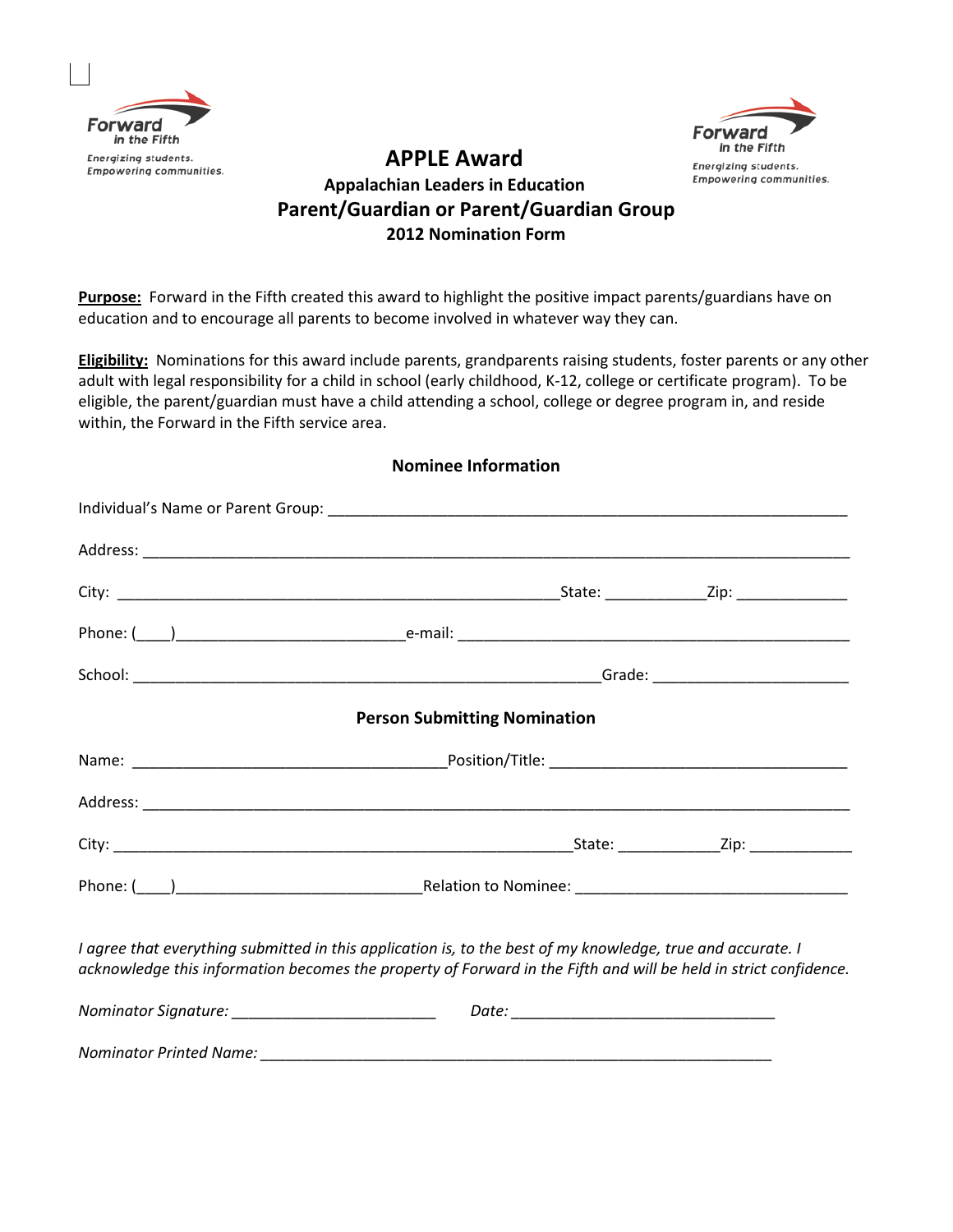*Please note that additional sheets of paper may be used to submit this nomination. Be sure to include the entire form to ensure eligibility.*

1. How has nominee contributed to the success of a student, group of students or school over the past 24 months? Check one of the following areas to highlight nominee's involvement:

\_\_\_ Recruiting or organizing volunteers for school or school-related activities.

\_\_\_ Organizing or coordinating learning activities in the classroom, for homework or extracurricular clubs/teams (what about other out-of-school programs such as before/after school programs, holidays, summer programs, etc.?).

\_\_\_ Fostering communication that has made a difference in the school community.

\_\_\_ Securing or coordinating resources for the school community. Examples include coordinating community resources, getting groups to work together, leading fundraising, grant writing, parent training, etc.

Participating on school based committees, serving as a representative for the education community or advocating for a policy or system change (e.g. school-based decision making council, school improvement plan, PTA/PTO, etc.).

\_\_\_ Other (please specify) \_\_\_\_\_\_\_\_\_\_\_\_\_\_\_\_\_\_\_\_\_\_\_\_\_\_\_\_\_\_\_\_\_\_\_\_\_\_\_\_\_\_\_\_\_\_\_\_\_\_\_\_\_\_

- 2. Describe the specific involvement of the nominee. Include specific audience(s), steps taken, and progress made.
- 3. How has the nominee used creativity, innovation and/or leadership to have a significant, positive impact in advancing education in his/her area of influence?
- 4. How has this involvement resulted in a change in student success, increased parental involvement or improved community interaction with a school or school district?
- 5. Describe the extent to which this activity or work can be or has been expanded to impact more individuals within the community or region?
- 6. Why is this person the most deserving recipient of the AppLE Educator Award?
- 7. Is there anything else you would like to say about this individual or group?